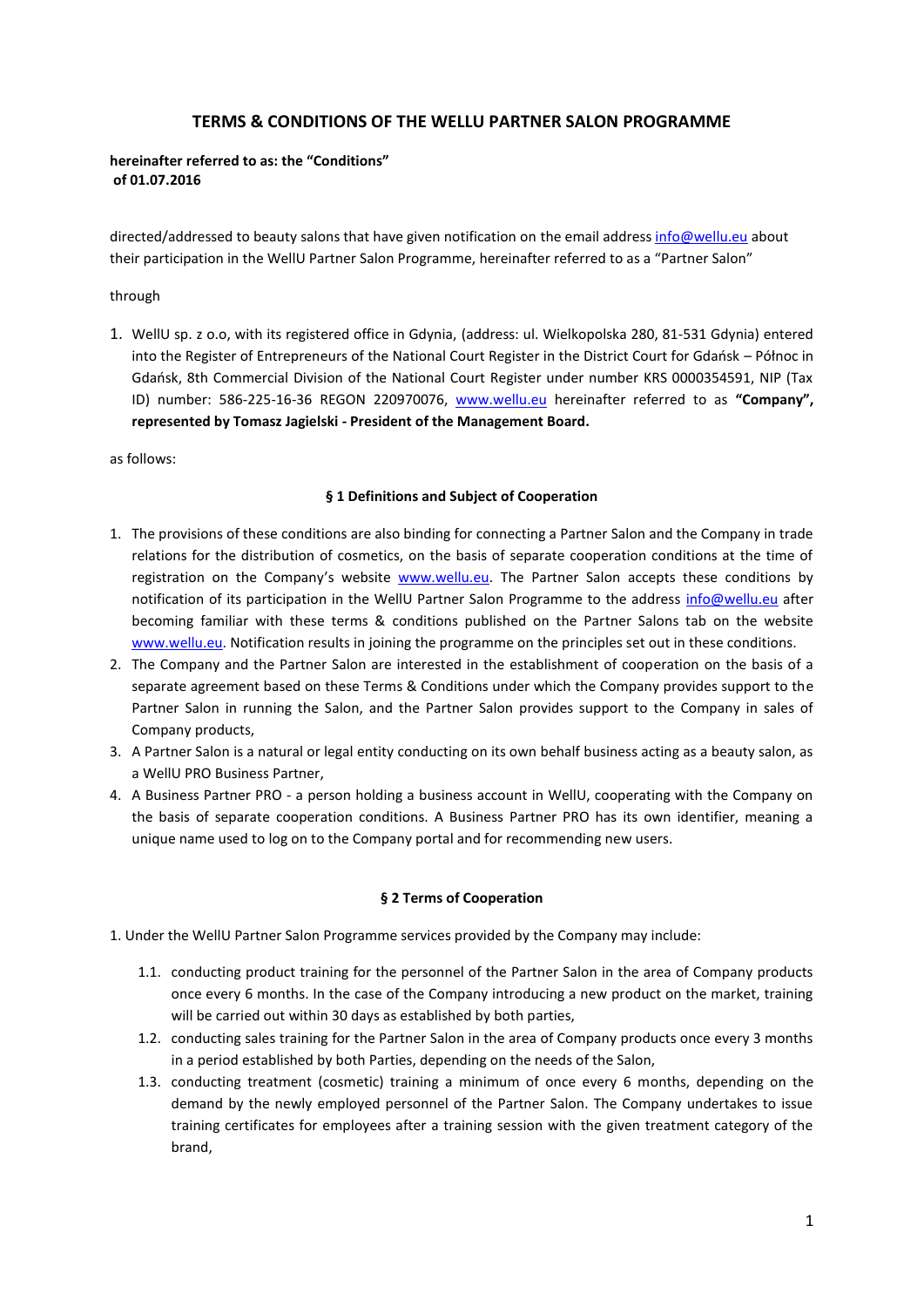- 1.4. the possibility of conducting joint promotional campaigns, events with product support (previously agreed upon and accepted by both Parties),
- 1.5. provide a product stand worth PLN 1500 net and a mini counter display with graphics of serum peptide worth PLN 15 net for the Partner Salon, with the provision that supplementing the stand according to the previously established product list is the responsibility of the Partner Salon. The Partner Salon has the obligation to return this property in the event of termination of the agreement,
- 1.6. provide a leaflet and brochure stand worth PLN 50 net with informational materials for the Partner Salon, with the provision that supplementing the stand is the responsibility of the Partner Salon. The Partner Salon has the obligation to return this property in the event of termination of the agreement,
- 1.7. provide a clock (large) for the Partner Salon worth PLN 350 gross,
- 1.8. promotion of the Partner Salon on the Company's website by:
- a) placing information about the Partner Salon on the website [www.wellu.eu](http://www.wellu.eu/) at the "Partner Salons" tab;
- b) place a report about the opening on www.wellu.eu,
- c) place a report about the opening of the Partner Salon on the fanpages: 1) WellU Group be healthy, beautiful & well and 2) WellU Business Group,
- d) communication in social media marketing campaigns organised jointly with the Partner Salon,
- 1.9. providing special purchase packages/big box every month according to the turnover of the point according to the principles set out by the Company referred to in §2 par. 3 and 4,
- 1.10. equip a Partner Salon with the following materials with a value of approximately PLN 2,000 net such as sheets, towels, aprons, cloaks and headbands with the WellU logo, replaced every 12 months,
- 1.11. other benefits offered by the Company to the Partner Salon.
- 2. Under this Programme the **Partner Salon undertakes to provide the Company the following benefits:**
	- 2.1. continual promotion of the Company's products in the Partner Salon in order to increase the interest, sales and reputation of the Company's products,
	- 2.2. purchasing the Company's products from the Company in accordance with the Products sales principles in force in the Company at the time of purchase,
	- 2.3. compliance with the Company's guidance in the promotion and sales of the Company's products,
	- 2.4. the Partner Salon undertakes to employ in the Salon personnel performing treatments with Larens and Larens PRO products holding a qualification in accordance with the conditions resulting from the Cooperation Agreement,
	- 2.5. placement in a visible place for customers of the Partner Salon marketing materials (leaflets, rollups, clocks, etc.) provided by the Company as agreed by both Parties,
	- 2.6. the showing of advertising films provided by the Company on the TV located in the Partner Salon, as agreed by both Parties,
	- 2.7. placement of a fixed range of Larens and Larens Professional cosmeceuticals on a stand for the exhibition of Larens and Larens Professional cosmeceuticals in a visible place,
	- 2.8. maintenance of marketing and advertising materials in perfect and clean presentation condition, intact as well as reporting the need for marketing materials,
	- 2.9. organizing together with the Company joint campaigns and events to promote the Partner Salon,
	- 2.10. carry out continuous sales of the Company's Products in the Partner Salon.
- 3. If the Partner Salon reaches a minimum turnover of 500 points at the end of each month, within the meaning of the commission plan available electronically in the Internet at the website [http://www.wellu.eu,](http://www.wellu.eu/) then it is entitled to select products at the retail price of PLN 1,000 net.
- 4. If the Partner Salon Partner does not reach the minimum turnover of 500 points twice in the half-year period it will lose the status of a Partner Salon.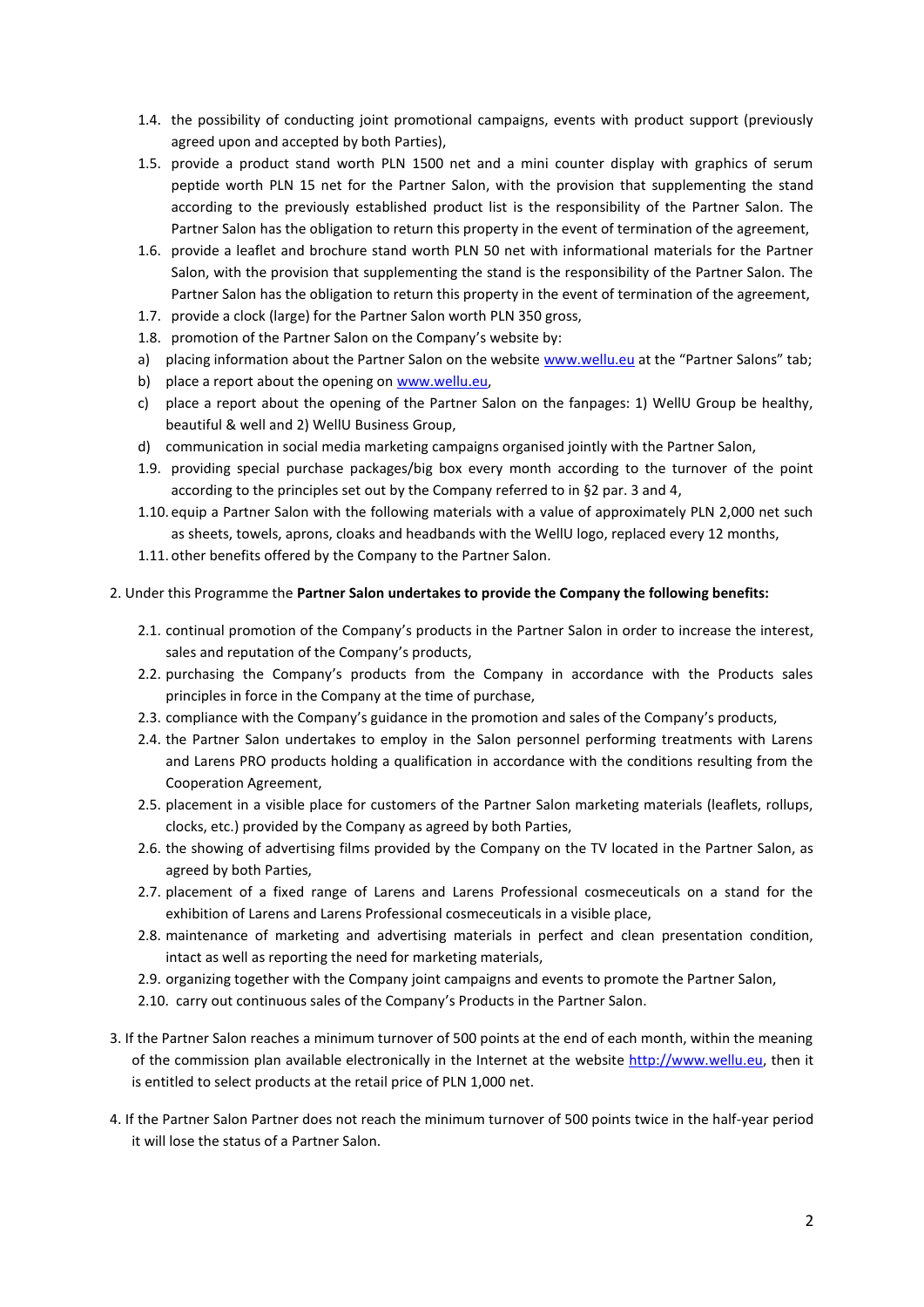5. Upon the Partner Salon reaching a greater turnover than the minimum of 500 points at the end of each month, the Partner Salon can select products with a value according to the following scale (multiples of 500 points), except for products such as Vitamin C and Slim Food:

- a) turnover of 500 points a choice of products with a retail value of PLN 1000 net,
- b) turnover of 1000 points a choice of products with a retail value of PLN 2,500 net,

c) turnover of 1800 points - a choice of products with a retail value of PLN 3,500 net, etc.

- 6. The Company shall carry out a verification of the Partner Salon's turnover every month, two weeks after the closing of the last accounting period to check the fulfilment of the agreed min. of 500 points. If the Partner Salon not reach the fixed minimum monthly turnover of 500 points, then it is required to return the materials obtained from the Company in connection with the opening of the Partner Salon listed in **§ 2** , paragraph 1, points: 1.5, 1.6, 1.7, 1.9. 1.10 within 7 days from the date of receipt of the written notice.
- 7. The Partner Salon may determine and report a list of products on which they may place an order with a 14 day deferred payment period (an invoice with a 14 day payment period),
- 8. The Partner Salon is entitled to use the Company's logo and products in materials which do not originate from the Company only with the prior express consent of the Company, which consent the Company may at any time revoke.
- 9. The Partner Salon throughout the duration of the WellU Partner Salon Programme undertakes to maintain the high standard of the Partner Salon, which should be understood in particular:
	- a) a location ensuring prestige in the city or a place with potential to attract customers, in which there are no other Partner Salons of the Company,
	- b) provide the Salon with high potential, a rich offer, covering three treatments based on Larens and Larens Pro cosmeceuticals, listed in the Spa Services.
	- c) posses a positive opinion on the market and ensure the recognition of the Partner Salon.

# **§ 3 Intellectual Property Rights**

The Company does not transfer on the Partner Salon any copyright or license.

# **§4 Processing of Personal Data**

The Administrator of the Programme participants' personal data is the Company.

1. The data will be processed in order to participate in the "WellU Partner Salon" Programme organized by the data administrator and after obtaining consent for marketing purposes by the data administrator as well as for sending the Newsletter containing marketing information of the data administrator. After prior consent of the Programme Participant, personal data as it relates to business activity will be published on the [www.wellu.eu](http://www.wellu.eu/) website. Apart from entities authorized by law, personal information collected will not be shared. The participant has the right of access to his/her data and modify it.

#### **§ 5 Duration of the Programme**